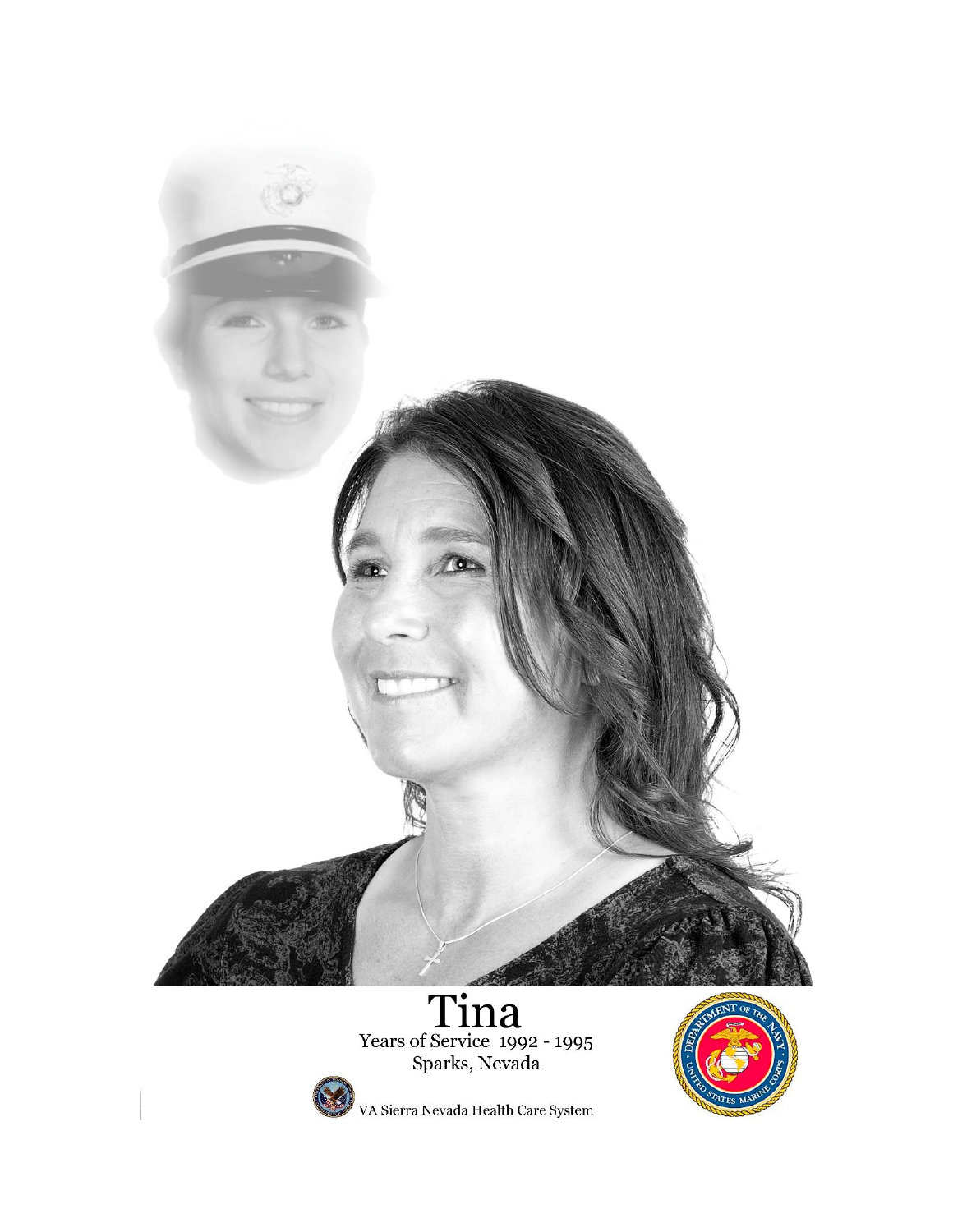

#### **My Life My Story**



### **Tina**



## **UNITED STATES MARINE CORPS**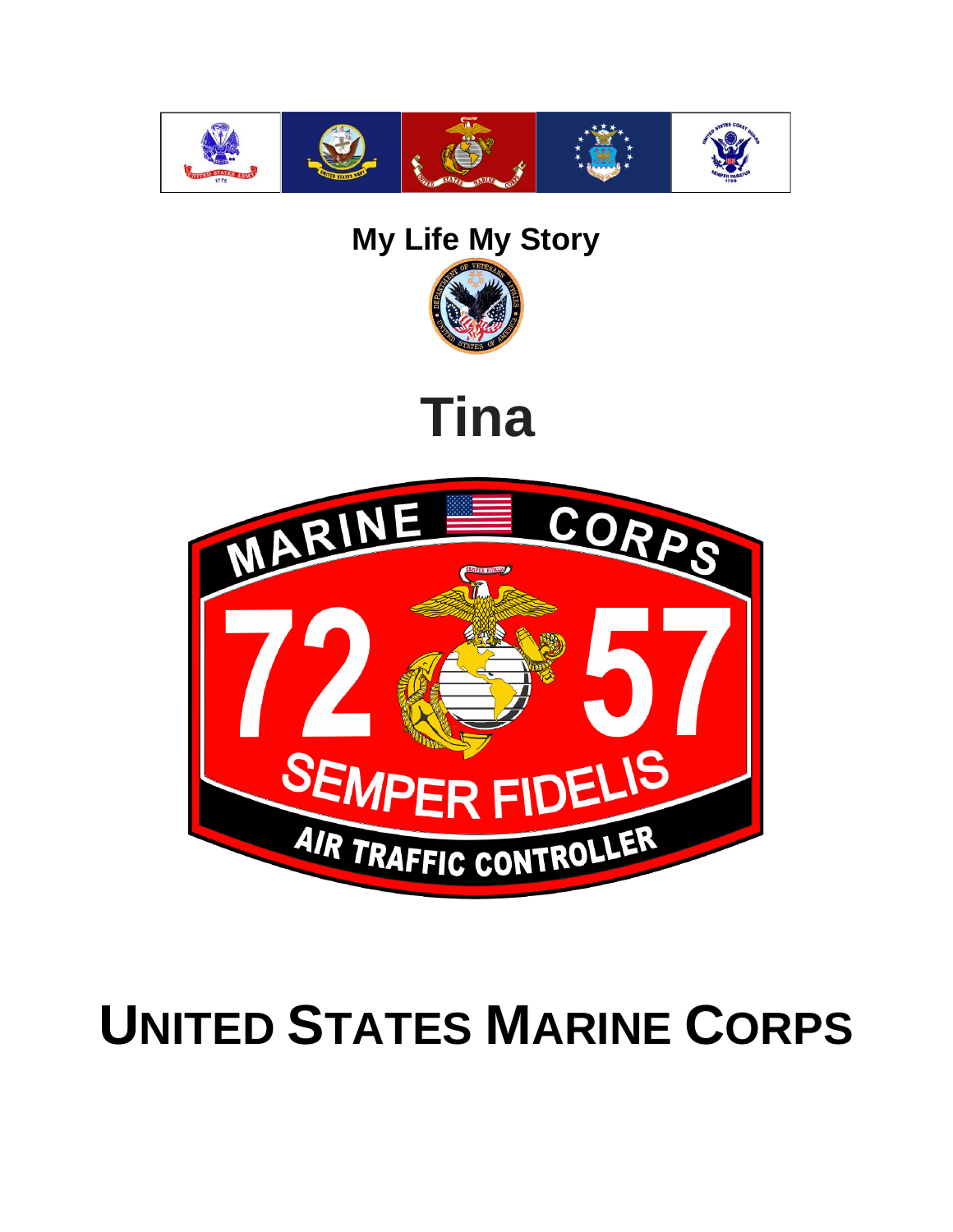In October of 2001, I woke up with massive pain in my head. Something was off. I couldn't really see good out of my left eye. I went into the doctor; and sure enough, my central vision in my left eye was gone. That was the beginning of it all.



I was born in northern Nevada in 1971. I went to a couple elementary schools, Sparks Middle School, and then Reed High School. I graduated in 1989.

I come from a Mexican family. My grandparents had six kids: one girl and five boys.

When I was six, my dad had been married twice and was divorced. He was working

two jobs and trying to raise me as a single dad. My mom was not in the picture. My dad couldn't really take care of me, so my uncle Frank and aunt Barbara took me in and legally adopted me on my seventh birthday. My dad was still nearby. During the holidays, we were all together which was really weird.

My dad passed away in 2010 and is now at the Northern Nevada Veterans Memorial Cemetery in Fernley, Nevada. He was in the Navy, and my Uncle Frank was in the Army National Guard. Nobody ever talked about their military career. We weren't really like a military family. Now, my girls and I go to the cemetery and do the flags.

I think for me looking back now as an adult, my childhood wasn't the greatest.



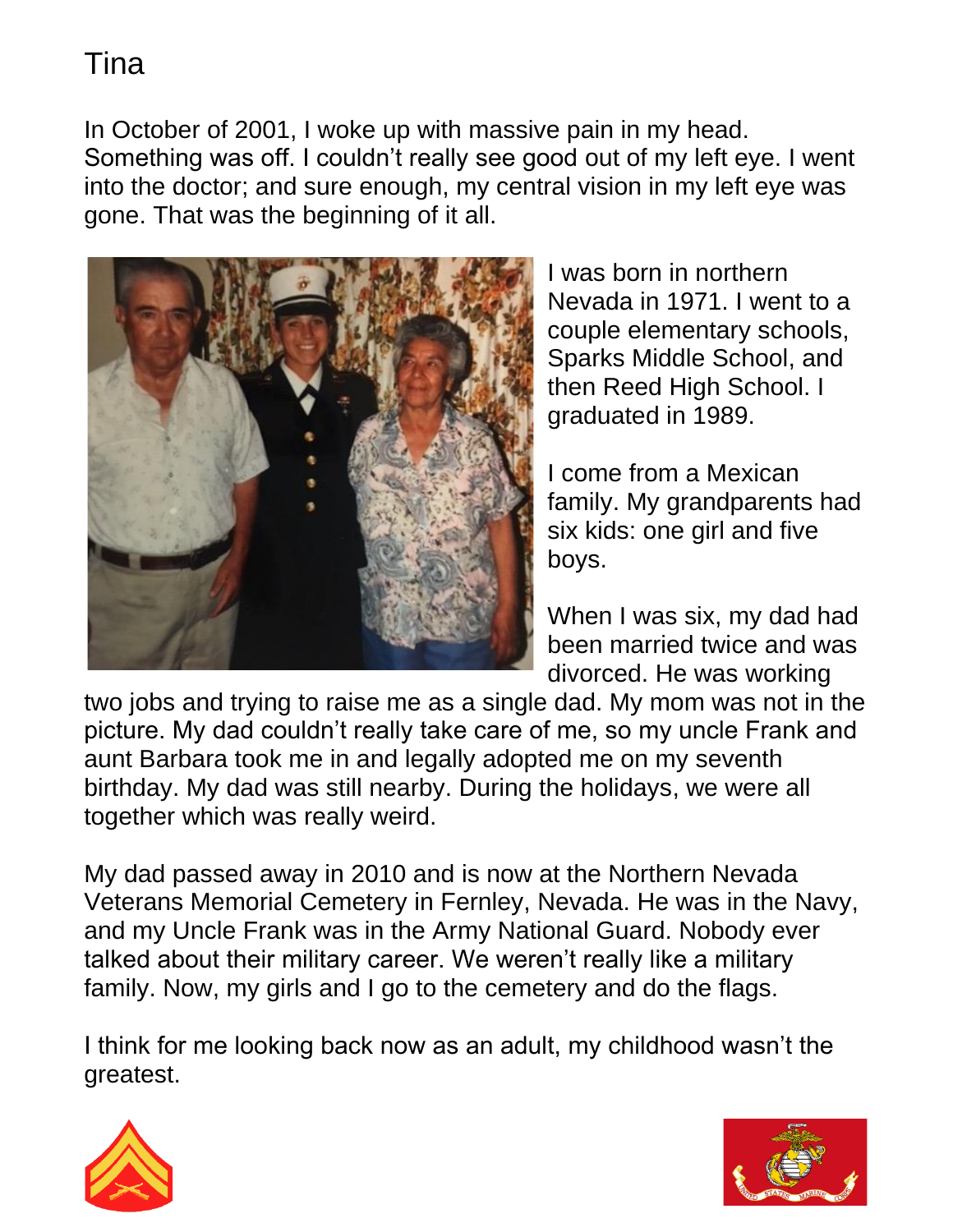When I was nine, I consumed myself with running and sports. In high school I did cross country, track, and basketball. In middle school, Frank and Barbara got divorced.

They gave me the option to either live with my dad or stay with them. I wanted to live with my dad. It was fun at times, but there was never really that connection. He was an alcoholic. As soon I was able to get a job, I started working, and I moved out. I was seventeen and took care of myself from then on.

One day, my aunt Alice pulled out the yearbook from Sparks High School where she and my mother had gone to school. I was kind of doing the numbers and realized that my mother was pregnant her senior year in high school. Nobody ever knew where she was or talked about her after that; and I didn't let anyone know that I knew.

A couple months before my high school graduation, I looked in the phone book, and there was her maiden name. I called it and left a message. Then, one day Cal called back. I started asking him all these questions about my mom. All his answers were yes, yes, and, yes. You could tell the hesitation in his voice like "Whaaat?" I said, "Well, I think, I am her daughter." He was hysterical saying, "I wanna see you!"

He was living in Sparks. We met, and the meeting was just great. He had gotten a hold of my mom. Next thing I know, I had a plane ticket to California to see my mom. I met her and my grandma. It wasn't the greatest visit because my mom was on drugs at the time, but it was filling that hole. I was anti-drug, and here I am going to meet my mom and her drugged out boyfriend. I remember the day before I left to come home, I let them have it.

About a month later, she moved to Reno. She had left the guy; she was cleaning herself up. Now, everything is a full circle. We talk every day, and it's this great friendship. My mom is in my life, and also, in my kid's and my grandkid's.



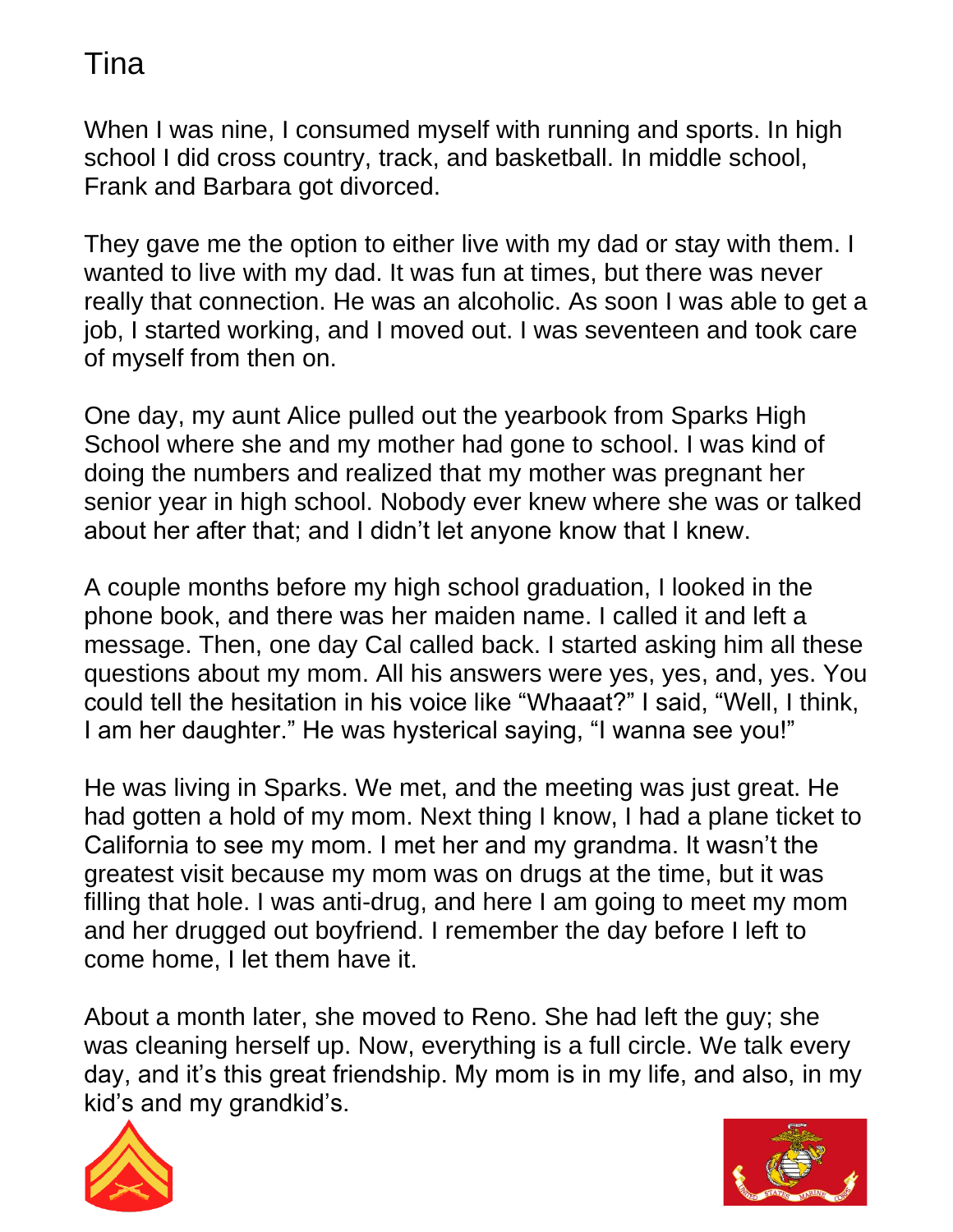At seventeen, I was working and went through some different jobs. I started Reno Business College. My dad was dating some girl who said, "I'm going to California!" I said, "I'll take you!" So, off we go to California. She came back and eventually, I moved back to Reno and got a job at a competitive wholesale gun distributor.

A girl I was working with was going to Texas to see her dad. We drove all the way to Texas. I had a blast driving cross country. I went to a temp agency and got a job working for a mortgage company. I kind of lived out of my car for a bit and slept on the couch of a co-worker. This was happening in late 1991 to the beginning of 1992.

One day, I don't have any idea what came over me, but I went down to the recruiter's station. I didn't know anything about the Marine Corps. I walked into the Marine Corps office and said, "Here I am." I had burgundy, purplish hair, all super curly and was wearing my M.C. Hammer pants.

They didn't take me serious at all. They just chuckled and laughed at me. They were like, "Okay, we will have you take the ASVAB test;" I



hadn't studied, and I'd been out of school for a while. I walked out telling them that I would be back after I had studied. I grabbed the book from the library, studied over the weekend, went back in and took my test. They were shocked, "You're really back?"

I enlisted in February 1992.



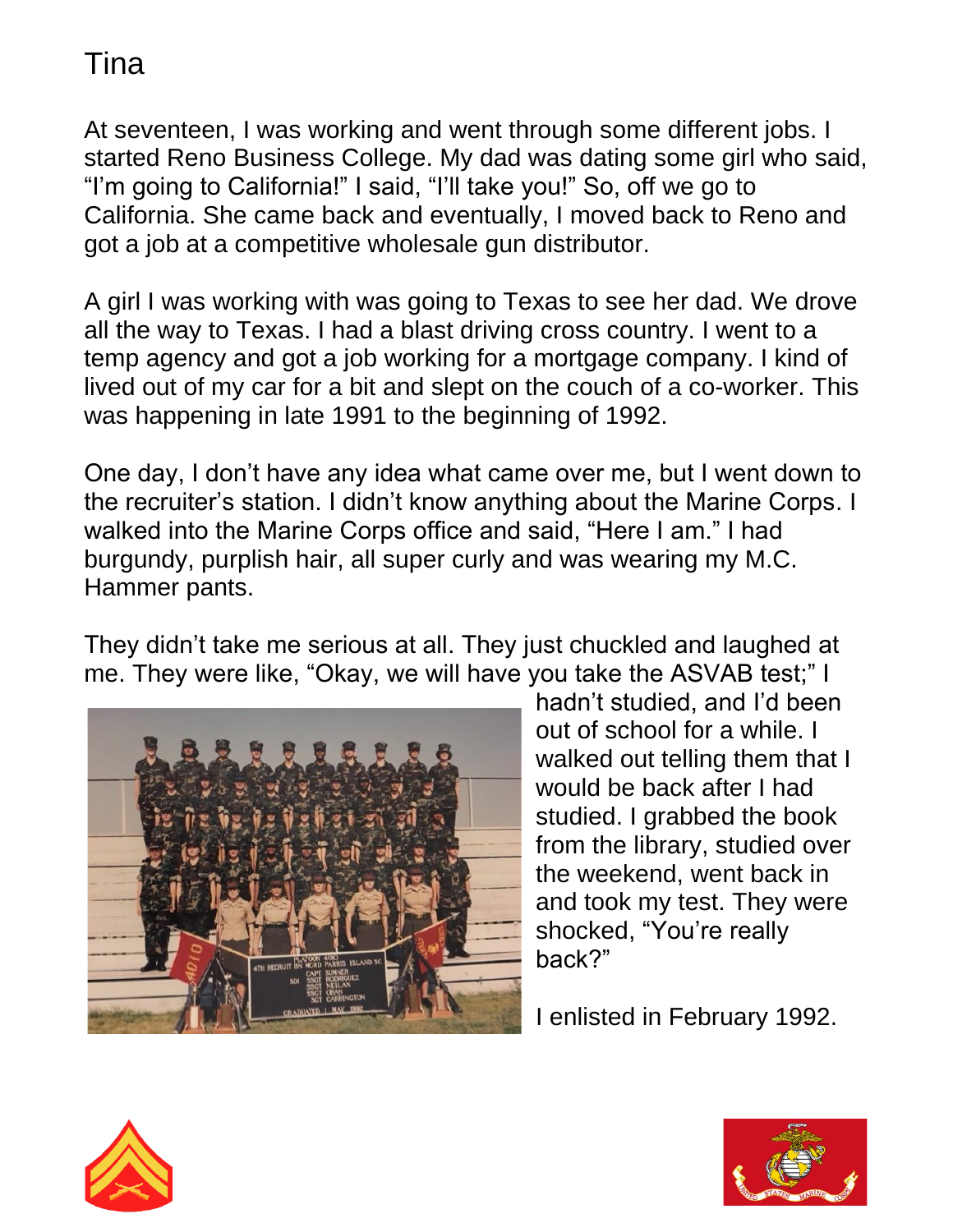

I originally enlisted for the intelligence field. During boot camp, that fell apart. My drill instructor let me look at a book and pick whatever I thought I could do. That's how I became an air traffic controller in the Marine Corps.

I went to school in Millington, Tennessee. The cool thing about my class was we were all Marines. It's usually a mix of Navy and Marines. On the first day, our instructor came in and told us to look to our left and look to our

right because they won't be there. They won't make it.

Our class was silly and nuts; but we became close, and we ALL graduated. There were about twelve of us. We did study groups, and we made sure everybody was there. I met my husband there. We had only started dating the weekend before, but we were all like, "Hey, let's just get married." We knew that if we got married, they would have to send us together. We got a little trailer, and we actually set up our kitchen with an airfield like they had in our training. Everybody would be directing traffic. That's how we all graduated.

Once I finished school, I had to qualify on the FAA regulations and get my FAA cards. I ended up being stationed at Marine Corps Air Station, El Toro. I liked it there.

After three years, I was divorced and remarried to another air traffic controller. I discharged in January 1995. I had my daughter in February 1995. We stayed on El Toro until 1997 and then, we got PCS orders to Iwakuni, Japan for the next three years.



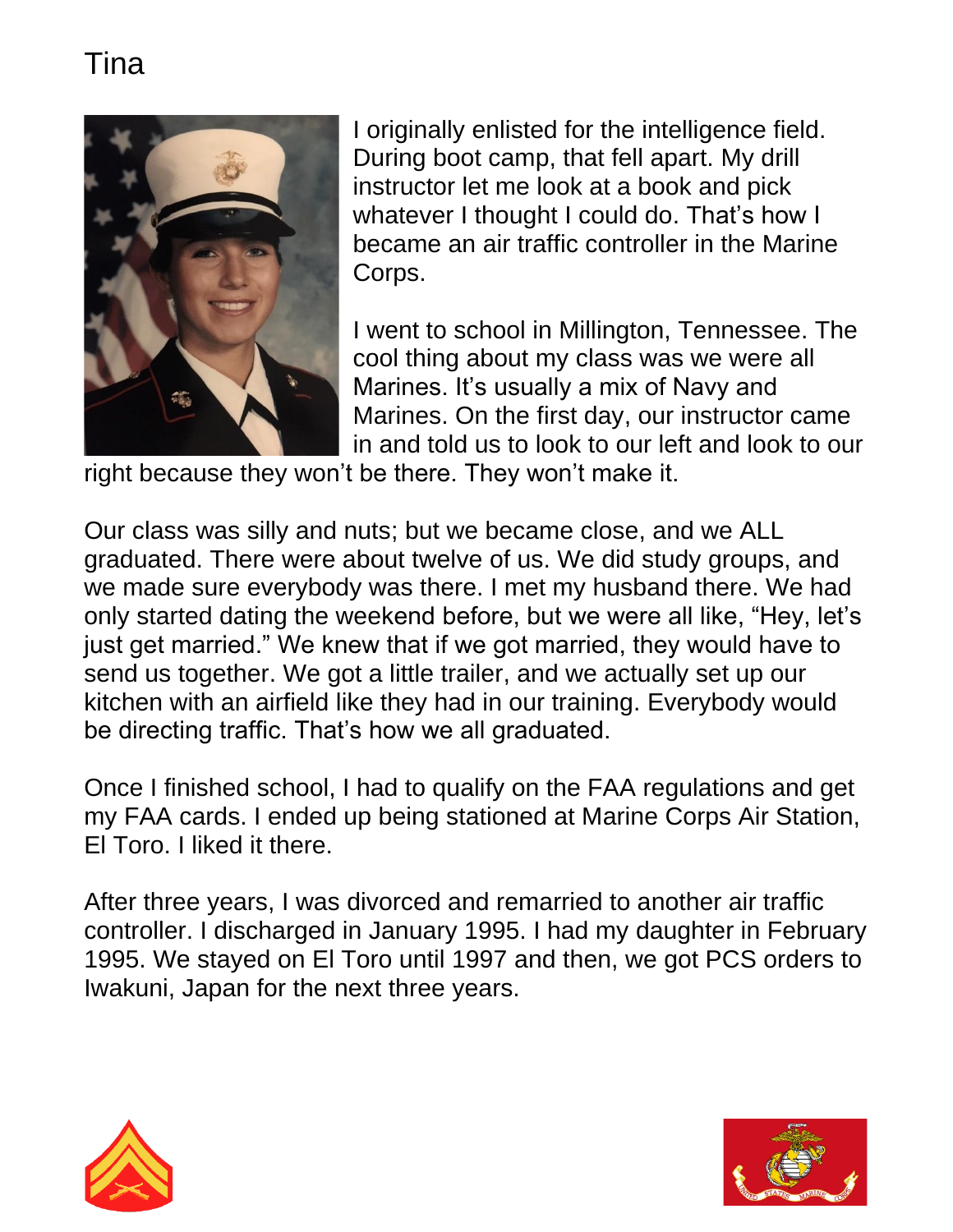

I had another daughter in June 1999. Six months later, I found out that I was pregnant again.

March of 2000, we moved to 29 Palms. Luckily, we were there for only two years.

In October of 2001, my eye issues began.

This had happened before while I was on active duty. They had to pull me off the screen where I was controlling an aircraft. I said, "I can't find the guy, I can't see him." They wanted me to go to medical then; but I said, "No, no, no! I did it to myself." I had put pressure on my eye to relieve the pain throughout the night. I figured that it was not something that medical could help me with.

In 2002, my husband and I moved to a base in Fort Worth, Texas. We lived in Crowley, Texas until December 2005.

I left my husband in December 2005. I had a five-year-old, a six-year-old, and a ten-year-old. My counselor had told me to read a book about verbally abusive relationships, which I did. My husband had never actually hit me; but there was restraining, pushing, grabbing, a lot of verbal and emotional abuse. The threats were bad. He was deployed at the time, and I couldn't drive because I'd lost more of my sight. I had lost all of the sight on the left side and quite a bit on my right.

The counselor and I decided that it was time. I called movers and had them pack up as much as they could. I took what I thought we would need to get by. The rest I left. The girls and I moved back to Sparks. Prior to this, I was going to the police station and writing up reports about the abusive incidents as they happened because I didn't want the police to come to the house. That would make things worse.



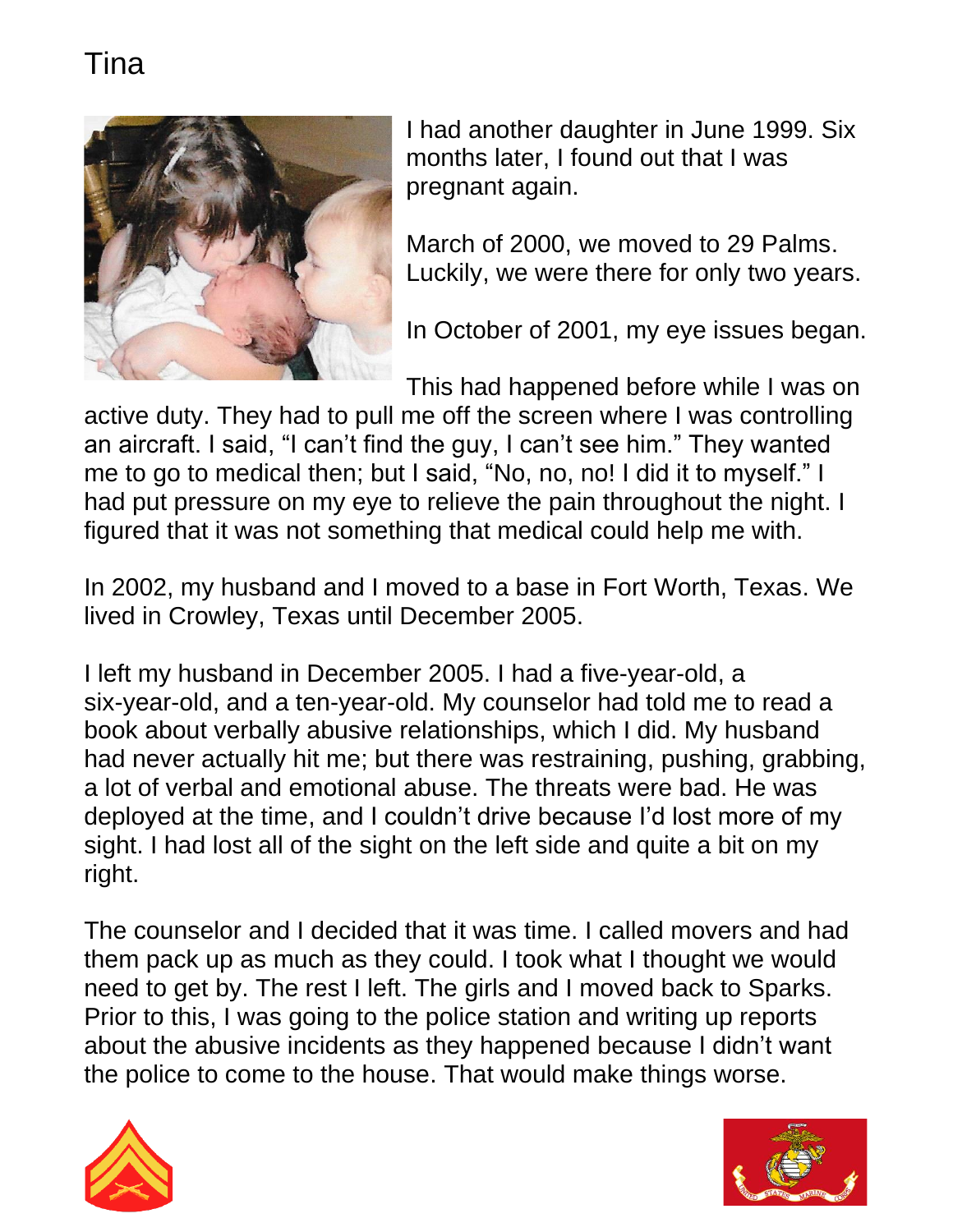When the time came for me to leave, I went down to the station again and said, "I am not abandoning or kidnapping my children. I'm losing my sight, and I need to be with my family."

I called his command and let them know as well. I don't know what he did, but they sent him home from overseas immediately because I was leaving. Fortunately, I was already gone.

He showed up January or February. He said he would go to counseling and do everything to get us back, which he had said before. He really just wanted Jessie to come with him. I really couldn't stop him at this point either.

Jessie came back quick, like after two weeks. In the meantime, he was supposed to be doing counseling; he wasn't doing anything. I hired an attorney from Texas.

The kids weren't residents in Nevada until after six months, so I had to wait. We got the divorce. I found out that he had another lady with three daughters about the same age as mine moving in with him. The harassment and everything did end, but it was stressful every time there was visitation. Not one time was smooth and easy; the stress levels were just really bad.

At fifteen, Jessie was the hard, defiant one. She was hanging out with the wrong crowd. As much as I didn't want the girls going to their dad, it was kind of the only option.

I was looking for boot camps or even places that counseled kids who were into drugs and alcohol; but our insurance had nothing in our whole region.

For the next four years, I had no contact with Jessie. I would try to call and send gifts, but there were no conversations with me whatsoever.



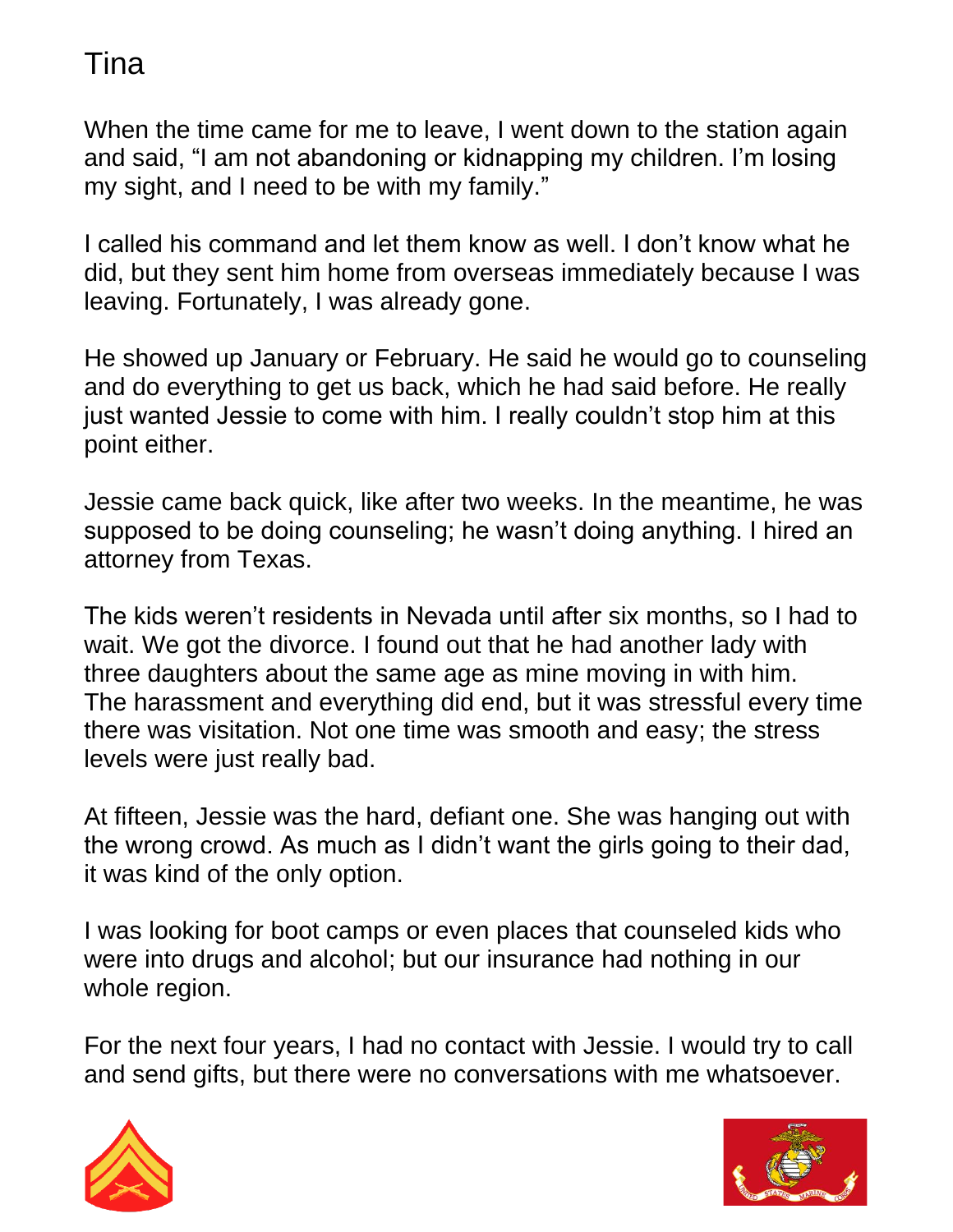They basically brainwashed her. She graduated high school by doing online classes.

She enlisted in the Air Force. She graduated tech school and was stationed at Tinker Air Force Base, Oklahoma. I got a call from her. Jessie was really hesitant, just like that moment with my mom. She said she was getting married in two weeks, and she wanted me at the wedding. I would make arrangements to be there!

She said, "Just so you know, Dad is not allowed at the wedding; and well, I also wanted to let you know that I am pregnant, and the baby is due in September." This was in 2014.



Jessie had the baby, and now I have two grandsons. She, too, is in an abusive household experiencing what I went through with her dad and with my own dad. I am trying to help her break that cycle. I don't want my grandkids to be abusers.

In September of last year, Jessie ended up having brain surgery for Arnold-Chiari Malformation. She is in a lot of pain, but she doesn't want to do a second one. Hannah, my

eighteen-year-old, helped after the surgery with the two boys; and my Sami was off to fend for herself at seventeen.

I have struggled with the blindness, trying to raise three kids as a single mom. My left eye is total darkness; and in my right, I can only see a pin hole. It has been getting better because I'd started hyperbaric oxygen treatments. I had all my central vision back, but I had no lower peripheral vision. This condition is known as Devic's Disease or Neuromyelitis Optica.



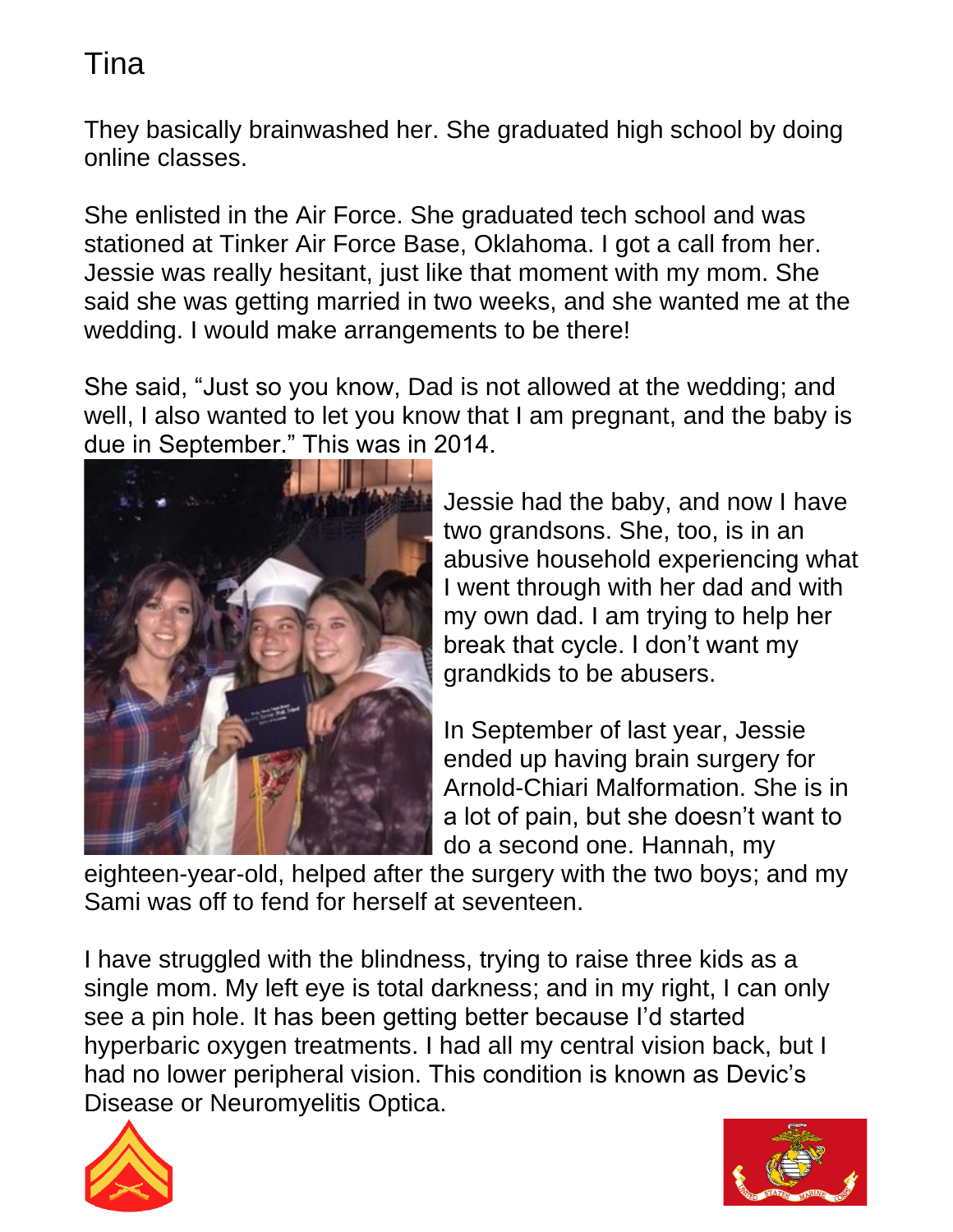My VIST coordinator at the VA was my angel. She was calling me all the time saying, "Let's do archery and let's do this and that..." She knows I'm blind, how am I supposed to do archery? Really? She also told me about a national winter sports clinic in Colorado. I went there three years in a row.

The second year, I met a Vietnam Veteran at a Marine reunion who asked me, "Are you a Marine?" I said, "Yeah, I'm a Marine." Everyone thought that I was a spouse or a caretaker. He said, "You're not wearing anything." After an hour of talking, I got lectured. We were both in tears. His whole point was that he doesn't wear the emblem to show it off but for the guys that didn't make it back out of Vietnam. I came home and started wearing Marine Corps stuff.

Through the years, I've met some great people. I met Steve Baskis, a vet who got blown up in Iraq and lost all of his vision. He now runs the Blind Endeavors Foundation. I also met Lonnie Bedwell, the first totally



blind person to solo kayak the Grand Canyon.

I have my bad days and my off days but getting involved in activities keeps me going. I still have a digital clock next to my bed; and as long as I can see the numbers, I'm fine. Now, I have the opportunity to do activities and sports; and it

has really helped me to heal mentally. I'm a stronger person. I did a bike trip riding about 200 miles in Colorado.